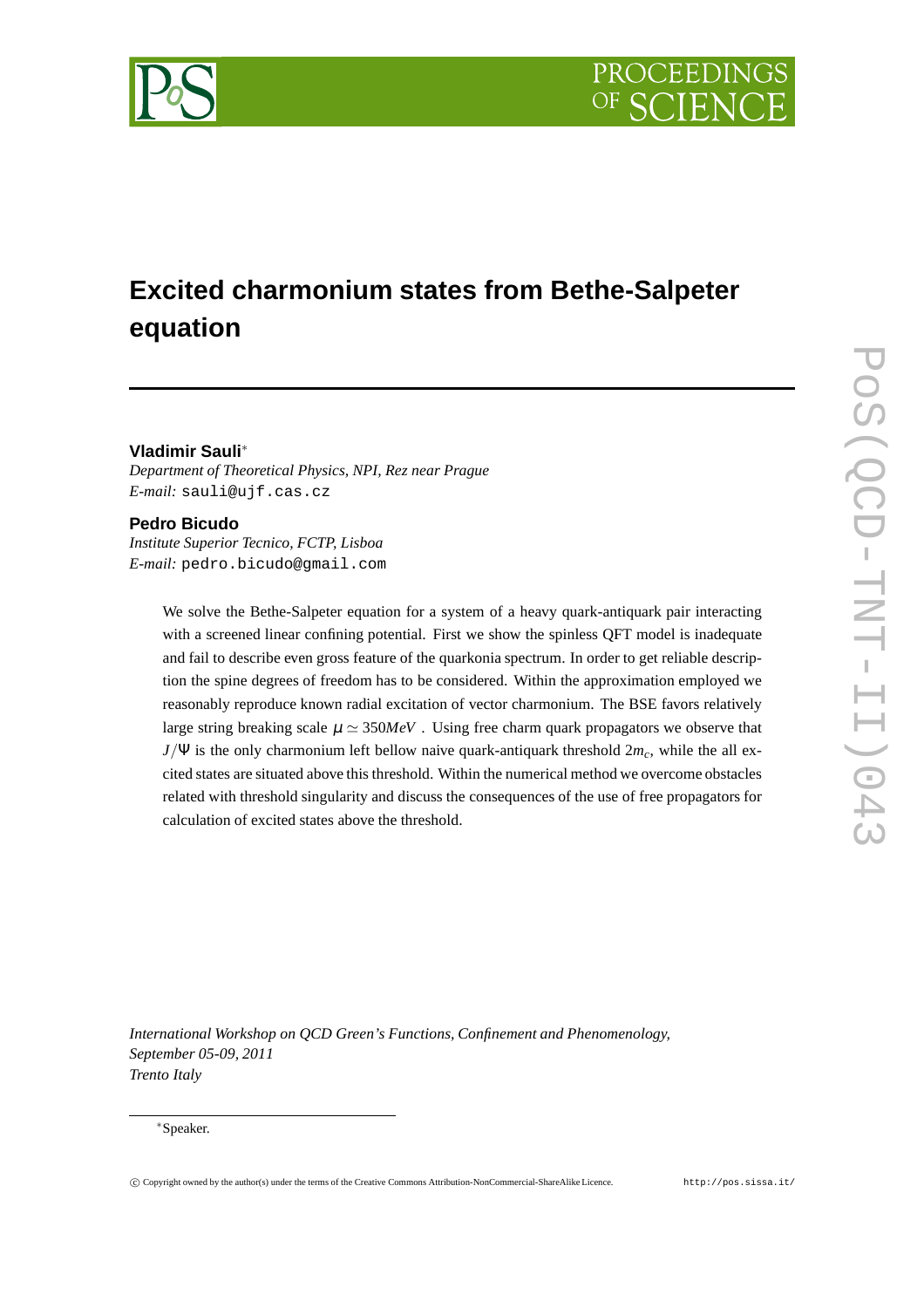## **1. Introduction**

Excited meson spectroscopy is a keystone experimental output, which is essential for understanding of quark-antiquark interaction. The dynamics of its constituents is dominantly driven by solely known strongly interacting quantum field theory- quantum chromodynamics. The explanation of confinement of constituents and all other colored objects is one of the great challenge of theory of strong interaction. The confining forces between quark antiquark inside mesons should lead a large degeneracy which emerges from the spectra of the angularly and radially excited resonances. As reported in [1, 2, 3, 4] such degeneracy is observed in  $p\bar{p}$  annihilation by the Crystal Ball collaboration at LEAR in BERN [5]. Similar can be deduced from heavy quarkonia production in *e* +*e* <sup>−</sup> anihilations. Recently, BABAR, Belle and BESS experiments continue collection of various meson experimental data.

Heavy quarkonia, as relatively simple bound state systems made of the quark and antiquark of the same flavour, attract many theoretical and experimental attentions [6]. Following ideas of Ref. [7], confinement in heavy flavor hadron sector has typically been associated with a linearly rising potential between constituents [8]. The spin degeneracy observed in heavy quarkonia spectrum tell us that the main confining part of the interaction should be largely spin independent. A various lattice fits leaded to various predictions for the potential between quark-antiquark states. A well known is Cornell parameterization of the static Wilson loop derived potential [9, 10],

$$
V(r) = -\alpha/r + \sigma r \tag{1.1}
$$

which appeared to be suited for description of the first few excited mesons.

In the absence of dynamical quarks the nonrelativistic static potential shows up a linear asymptotic of the interquark potential. Recently in Refs. [11, 12, 13] it has been found that the meson spectroscopy is better described by "confining" potential which is bounded from above. The potential is flattened in large distance due to the string breaking and the screening mass effectively describes the inverse of string breaking range. To this point the exponential potential can be regarded as a screened version of the linear potential in the region important for a few lowest states. The screening effect - the flatness of linearly rising potential arises form the string breaking scenario: including light quarks into the game then the creation of the quark-antiquark pairs, i.e. pions and other light mesons is energetically favorable. The screening is necessarily included to explain observed high radially excited heavy mesons- without any doubt, the spectrum deviates from the linear Regge trajectory. Recall, the deviations from the linear Regge trajectory is expected in the light meson sector as well [14].

On the other side screening of Coulomb potential is more subtle matter, which could be related with soft gluon mass generation [15, 16] through the Yang-Mills Schwinger mechanism. Actually the dynamical gluon mass generation is suggested by finiteness of the lattice gluon propagator in the deep infrared, which fact is apparently pronounced in the recent lattice data [17]. Both scales, the first given by the inverse of soft gluon mass and the second- the screening mass characterizing string breaking, are independent in principle, albeit one naturally expects their similar size  $\simeq \Lambda_{QCD}^{-1}$ .

Using two models based on Bethe-Salpeter equation we study the effect of retardation in the slopes of radially excited vector mesons. In one of the model we completely ignore the spin degrees of freedom in order to see the effects of retardation and effect of off-shellness of the constituents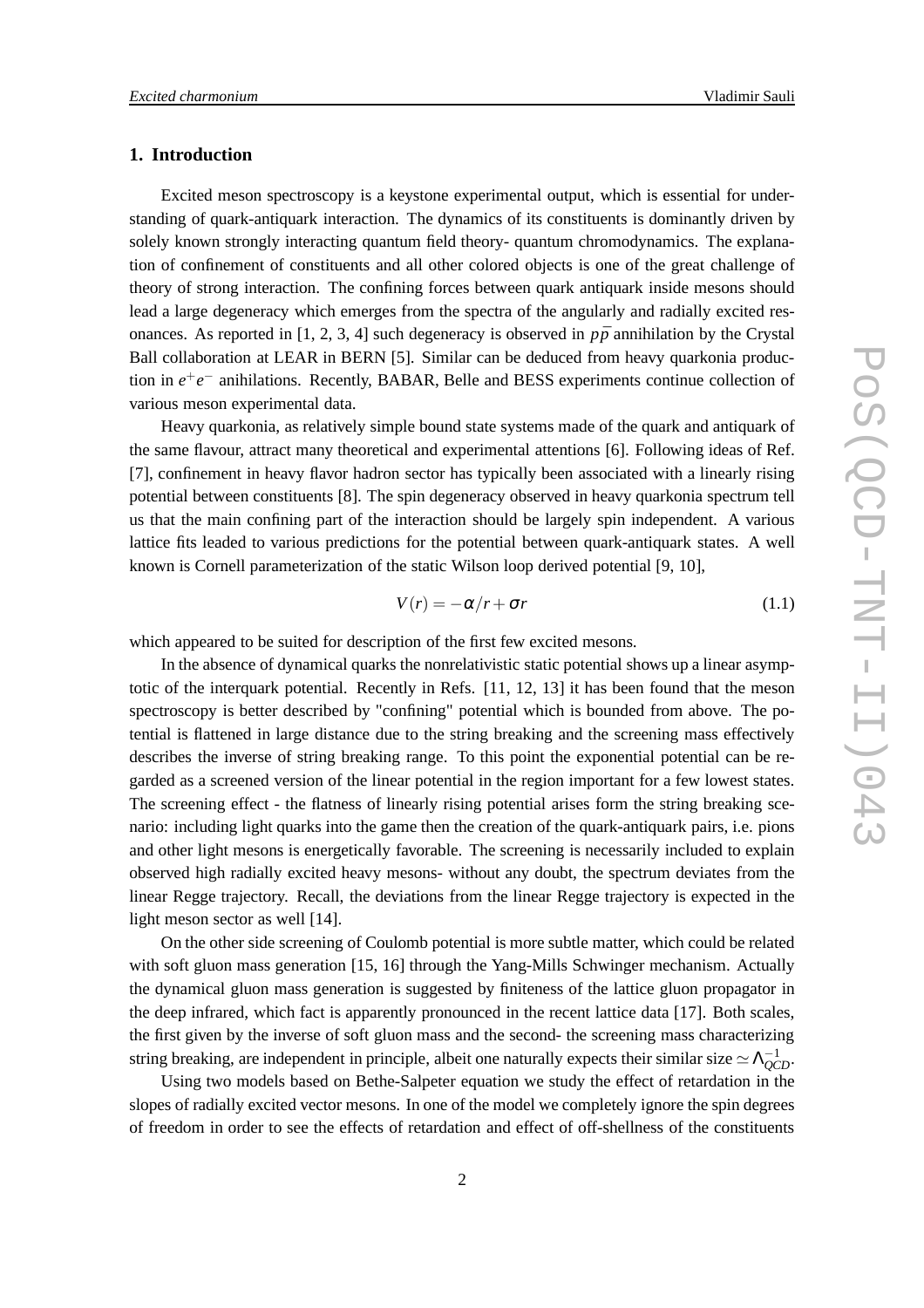scalar propagators in fully Lorentz invariant BSE approach. The second model is based on quite standard assumptions- the (anti)quarks have spin  $1/2$  with the scalar confining part of the interaction and effective vectorial one gluon exchange.

For bound states which lie above the naive quark-antiquark threshold, the BSE kernel becomes singular, which causes that many usual numerical treatments fails and/or become impossible in practice. To authors knowledge, theoretical explanation of plethora experimentally identified heavy quarkonia masses has been obtained only in relativistic quantum mechanic [18] or by solving various phenomenological 3D reduction of BSE [19, 20]. The main motivation is to fill this missing gap and thus present our BSE study of above threshold excited bound states as a necessary step towards our better understanding of excited mesons in the nature.

#### **2. Model with spinless quarks**

In traditional quantum mechanical wisdom the spin interaction between quark and antiquark inside the mesons is necessary for relatively small hyperfine splitting and thus neglection of the quarks spin one should reproduce Regge trajectory for orbitally and radially excited mesons as well. Such picture has been confirmed in refs [21, 22] where spinless quarks has been considered.

In the first model we just consider spinless quarks interaction through the relativistic invariant generalization of exponential and Coulomb(Yukawa) potential (see the Section next for the discussion of the nonrelativistic limit). To accomplish this we solve the following BSE

$$
\Gamma(p, P) = -i \int \frac{d^4k}{(2\pi)^4} V(k, p, P) G^{[2]}(k, P) \Gamma(k, P)
$$
\n(2.1)

where *G* is two body propagators

$$
G^{[2]}(k, P) = D(k + P/2, m_c^2)D(-k + P/2, m_c^2)
$$
  

$$
D(k, M^2) = \frac{1}{k^2 - m_c^2 - i i \varepsilon}
$$

where  $m_c$  is constituent quark mass and the interaction kernel is chosen such that

$$
V = Vs + Vv
$$
  

$$
Vs(q) = \frac{C}{(q^2 - \mu^2)^2}
$$

and effective OGE

$$
V_{\nu}(q) = \frac{g^2}{q^2 - \mu_g^2}
$$
 (2.2)

with  $q = k - p$  and where  $\mu = \mu_g \simeq (0.1 - 0.3) m_c$  for simplicity ( $m_c$  is the constituent charm quark mass). Recall here that BSE considered here (and in fact in the next section as well) thus represent generalization of nonrelativistic model considered [12, 11] where the potential (3.4), complemented by coulombic term and constant positive shift  $\sigma/\mu$ , provides quantum mechanical model describing experimentally known charmonium spectrum.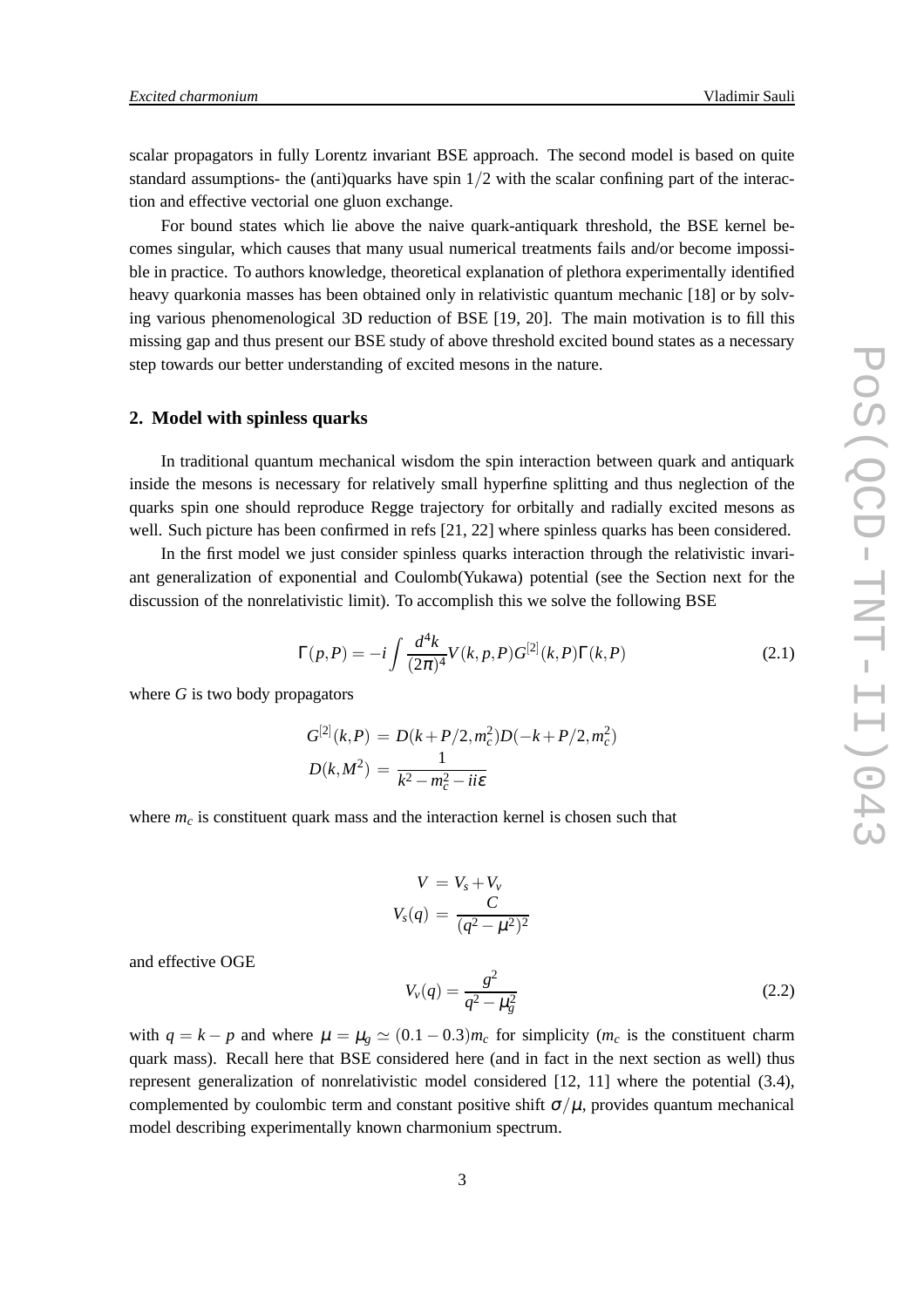The BSE has been solved after performing Wick rotation and integration over the 3d space angles. It transforms the 4-dimensional BSE into the 2-dimensional one which has been solved by the method of the iterations by the similar method described in the recent paper [23]. The 2d BSE we have actually solved reads

$$
\Gamma(p, P) = \int_{-\infty}^{\infty} dk_4 \int_0^{\infty} d\mathbf{k} \Gamma(k, P) G_2 [K_s + K_v];
$$
\n
$$
K_s = \frac{C}{4\pi^3} \frac{\mathbf{k}^2}{\left[k_E^2 + p_E^2 + 2k_4p_4 + \mu^2\right]^2 - 4\mathbf{k}^2 \mathbf{p}^2}
$$
\n
$$
K_v = \frac{g^2}{4\pi^3} \frac{\mathbf{k}}{\mathbf{p}} \ln \left[ \frac{k^2 + p^2 - 2k_4p_4 - 2|\mathbf{k}||\mathbf{p}| + \mu^2}{k^2 + p^2 - 2K_4p_4 + 2|\mathbf{k}||\mathbf{p} + \mu^2} \right] G_2^{-1} = (k_E^2 - P^2/4 + m_c^2)^2 + k_4^2 P^2
$$
\n(2.4)

Let us only mention here that the kernel of BSE becomes singular for the bound states heavier then sum of constituents, which requires certain numerical care when is solved numerically.

For expected values of the parameters  $C$ ,  $g$  the ground state appears near, but allays bellow the threshold 3*GeV* . This s-state corresponds with degenerate experimental partners of <sup>η</sup>*<sup>c</sup>* and *J*<sup>ψ</sup> mesons. We attempted to fit the distribution of other known s-states states, e.g. by adjusting  $C$ ,  $g$ ,  $\mu$ to get  $\psi(2S), \psi(3S)$ , etc... In order to ensure the numerical stability we also varied integration volume (in p-space) and the number of points as well. In order to get optimal density of integration points the upper boundary  $\Lambda$  is introduced in the momentum integrations. Let us stress, the wave function is exponentially decreasing and we always take  $\Lambda$  such that cut contribution is largely negligible ensuring that the main role of  $\Lambda$  is to adjust the density of integrations points and not to regulate the finite integrals. More precisely, for the variable **k** we map single integration interval (0,1) into  $(0, \Lambda)$  by simple rescaling (and  $(-1, 1)$  into  $(-\Lambda, \Lambda)$  for variable  $k_4$ ).

The results are shown in figures 2 for different volumes and its general features do not change considerably when changing the parameters in a range  $\pm 30\%$ . While it is not difficult to fit two or three states we have failed to reasonably describe the experimentally known *s*−*states* as a whole, the obtained discrepancy is tedious since one allays gets the distribution of the states considerably dense then one can deduce from the known experiments. For instance, decreasing *C* does not lead large decrement of the density of the states , instead of, the numerical stability is lost, see Fig. 2. Increasing  $g^2$  one can shift the intercept, but the rest of the energy levels are only slightly changed (also the numerical value is limited from the above by some critical value, above which the BSE spectrum become continuous).

#### **3. Model II, Vector BSE for mesons**

In principle the framework of Schwinger-Dyson and Bethe-Salpeter equations in QCD should offer unique fully Poincare invariant generalization of well known quantum mechanical picture of quarkonia, however a solution is always incomplete due to the truncation of the equations system. For instance how to truncate the set of equations in order to reproduce Wilsonian loop potential still remains unclear. Due to this fact we rather phenomenologically estimate what should be the form of the BSE kernels here.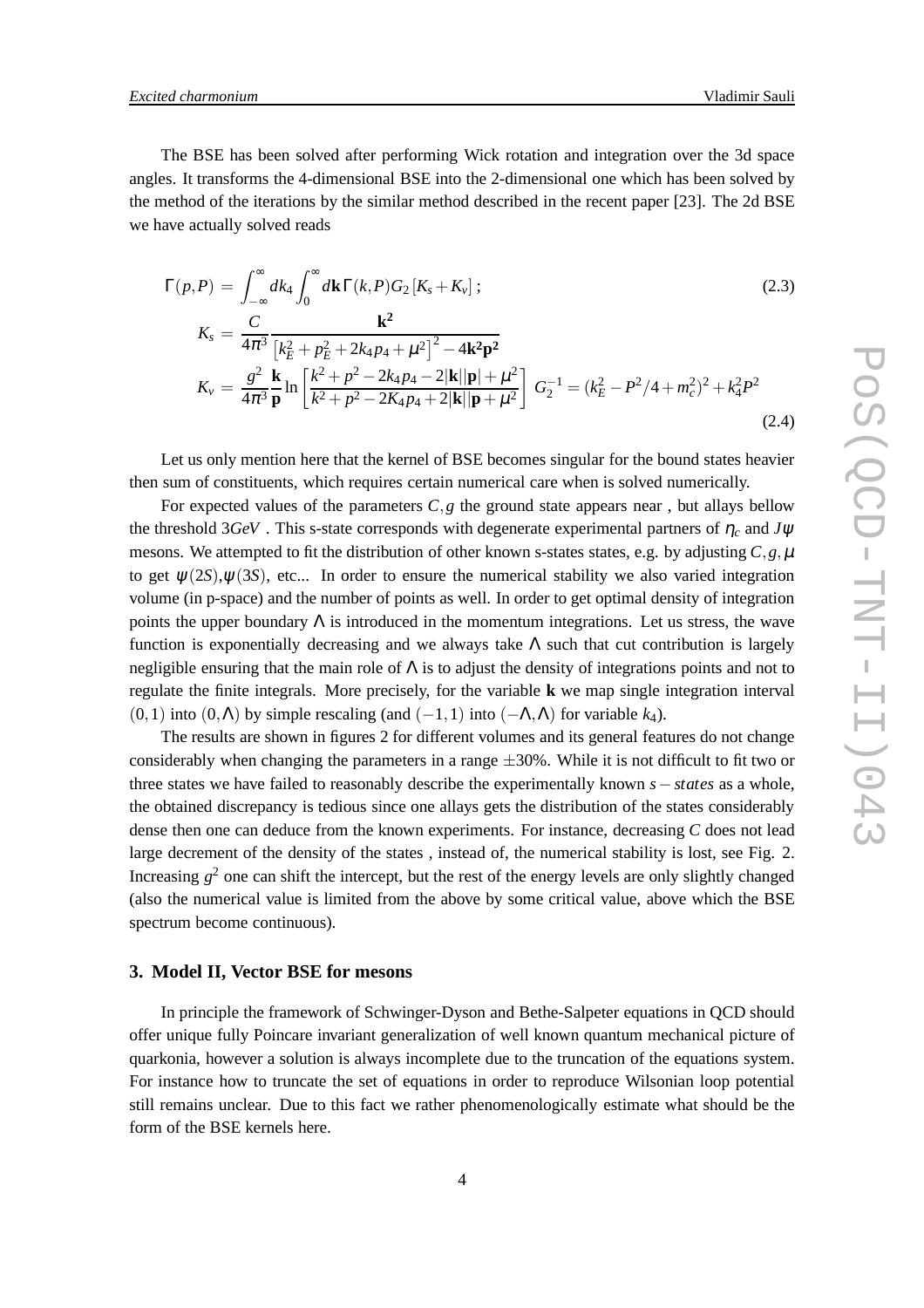

**Figure 1:** Solution of BSE for  $C = 6 GeV^4$ ,  $g^2 = 0.5 * (2\pi)^2 GeV^2$ ,  $\mu = 0.15 GeV$ ,  $m_c = 1.5 GeV$  and various cutoff Λ. Volume increases from the left to the right



**Figure 2:** Showing instability. The same as in fig.1 but for  $C = 1.6 GeV^4$ .

In what follows we consider "confining" interaction kernel of the form

$$
V_s(q) = \frac{C}{(q^2 - \mu^2)^2};
$$
\n(3.1)

which couples as a scalar in the quark-antiquark scattering kernel in the meson BSE. The second considered part of the interaction kernel has the Dirac decomposition identical with the one gluon exchange  $\simeq \gamma^{\mu}_{\alpha\beta}V_{\nu}\gamma^{\nu}_{\alpha\cdot\beta}$ .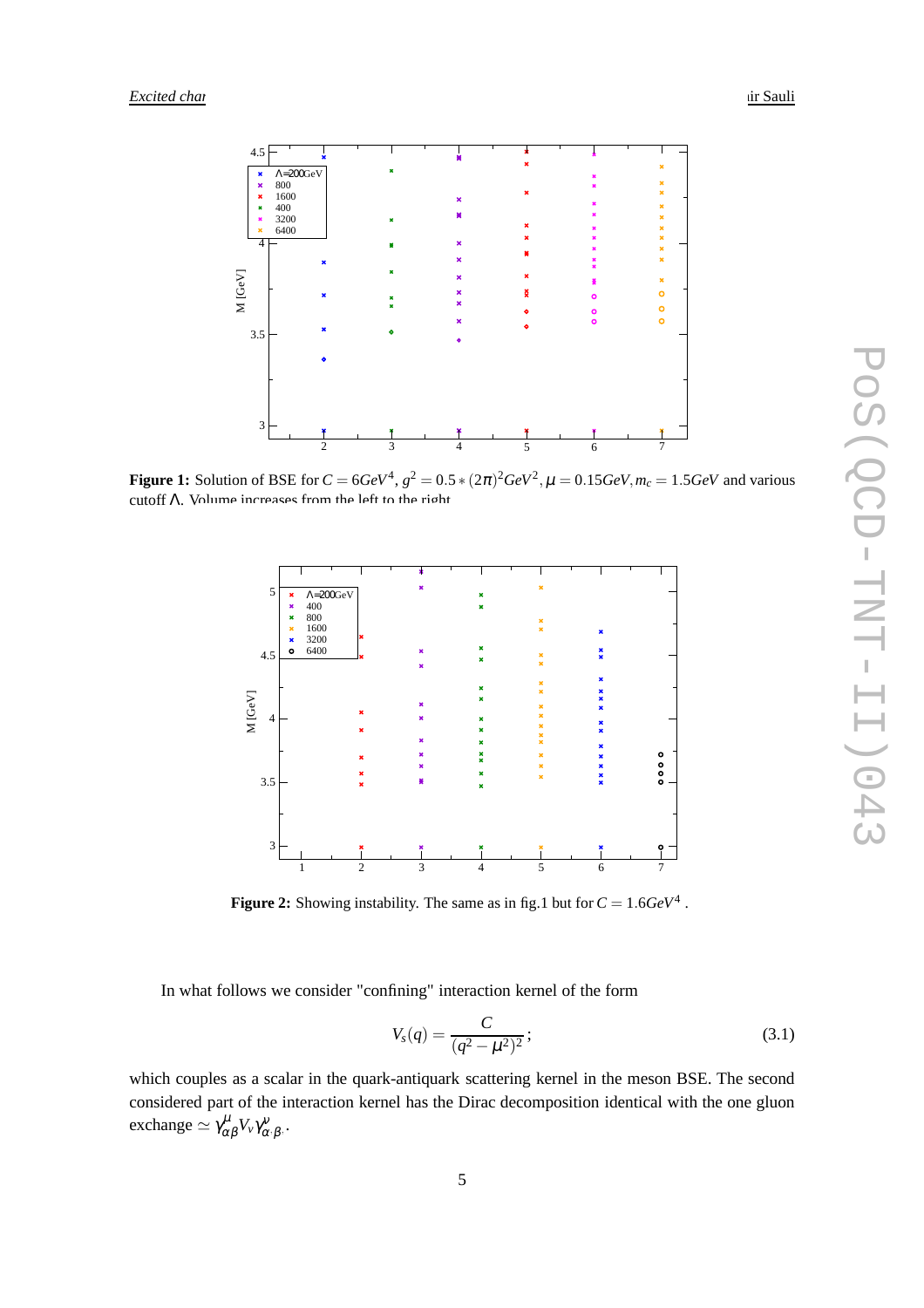For clarity we write down the BSE completely here

$$
S^{-1}(q+P/2)\chi(p,q)S^{-1}(q+P/2) = -i\int \frac{d^4k}{(2\pi)^4} \gamma_\mu \chi(k,P)\gamma_V G^{\mu\nu}(k-q)
$$

$$
-i\int \frac{d^4k}{(2\pi)^4} \chi(k,P)V_s(k-q) ;
$$

$$
G^{\mu\nu}(k-q) = g^{\mu\nu}V_\nu = \frac{g^2 g^{\mu\nu}}{(k-q)^2 - \mu_g^2} ;
$$
(3.2)

In words, scalar functions  $V_s$  and  $V_v$  are Poincare invariant generalization of quantum mechanical potentials. Here, clearly *G*<sup>μν</sup> represents Gluon propagator in Feynman like gauge, where the effective soft gluon mass  $\mu_g$  has been introduced. Like in the previous scalar case, the double pole scalar interaction *V<sup>s</sup>* leads to regular exponential potential in the position space. Actually, in heavy quark limit one can consider three dimensional potential

$$
V_s^{QM}(\vec{k}) = \int_0^\infty dr \frac{4\pi r \sin(kr)}{k} V(r)
$$
  
=  $\sigma \frac{-8\pi}{(\vec{k}^2 + \mu^2)^2}$ , (3.3)

where the potential in position space reads

$$
V(r) = -\sigma \frac{e^{-\mu r}}{\mu}.
$$
\n(3.4)

*S* in Eq. (3.2) stands for charm quark propagator, which in the simplest approximations reads

$$
S^{-1}(l) = l - m_c, \t\t(3.5)
$$

and  $\chi_V$  represents the Bethe-Salpeter wave function which has the general form:

$$
\chi_V(q, P) = \mathcal{E}\chi_{V0} + P\mathcal{E}.q\chi_{V1} + \mathcal{E}.q\chi_{V2} + \mathcal{E}.q\chi_{V3}
$$
  
+( $\mathcal{E}, P]\chi_{V4} + [\mathcal{E}, \mathcal{A}]\chi_{V5} + [\mathcal{A}, P]\chi_{V6} + i\gamma_5 \mathcal{I}\chi_{V7},$  (3.6)

with  $t_{\mu} = \varepsilon_{\mu\nu\alpha\beta} q^{\nu} P^{\alpha} \varepsilon^{\beta}, \varepsilon^2 = -1, \varepsilon.P = 0.$ 

Munczek and Jain [25] shown that *V*0 component is dominant for the all ground state mesons, which dominance is particular for mesons made form heavy flavor (anti)quarks. We assume the same apply for excited states as well and we neglect all other components in presented study.

Within the approximation the Bethe-Salpeter equation in the rest frame reads

$$
\chi_{V0}(p_E, P) = \frac{-p_E^2 - m^2 - P^2/4}{(-p_E^2 - m^2 + M^2/4)^2 + q_4^2 M^2} I_0,
$$
\n(3.7)

where

$$
I_0 = -\int \frac{d^4k_E}{(2\pi)^4} \left[ -2V_v + V_s \right] \chi_{V0}(k_E, P) ;
$$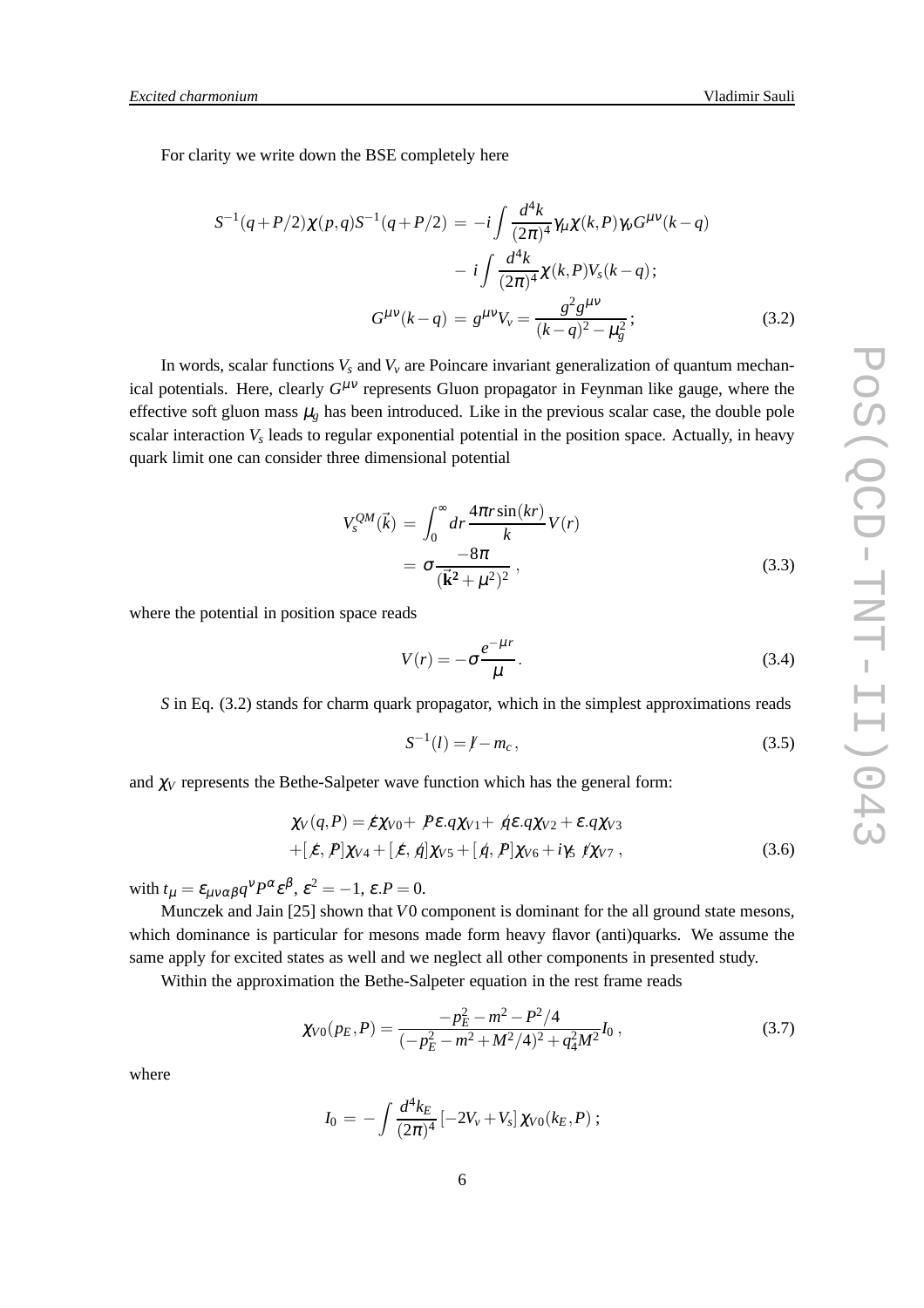$$
V_{\nu} = \frac{g^2}{q_E^2 + \mu^2};
$$
  
\n
$$
V_s = \frac{C}{(q_E^2 + \mu^2)^2},
$$

where we have performed Wick rotation into the Euclidean space, for Euclidean momenta  $k_E =$  $(k_4, \vec{k})$ ,  $k_E^2 = k_4^2 + \mathbf{k}^2$ , while the total momenta is kept timelike  $P^2 = -P_E^2 = M^2$  as required for the bound states. Again an extra problem arises for bound state which are heavier then sum of constituents quark masses. As we are using propagators with single real poles, the BS wave function becomes singular since being proportional to the product of quark propagators. For the vertex function, the threshold like singularity should appear for the solution with  $P^2 > 4m_q^2$ . Due to the presence of the kernel singularity more or less standard matrix methods [26] fail since the inversion of numerical matrices is not possible. Also we do not explore more or less conventional expansion into the orthogonal polynomials which loses its efficiency when, as one expects, relatively large number of polynoms is necessary. Instead of, we rather solve the full two dimensional integral equation by the method of simple iterations. For this purpose we discretize  $P<sup>2</sup>$  and step by step we are looking for the solution of the BSE with given  $P_i^2$ . Performing several hundred iterations for each  $P_i^2$  we identify the solutions as those for which difference between iterations vanishes.

Without loosing the generality the BSE can be transformed into the 2dim integral homogeneous equations. It requires normalization, Instead of using physical one, to achieve a good numerical stability of the iteration process we implement normalization condition through an auxiliary function  $\lambda(P)$ . We choose  $\lambda(P)$  such that it makes BSE nonlinear but mainly numerically stable and such that the BSE solution has been identified when  $\lambda(P) = 1$ . Simultaneously the integrated difference  $\sigma$  between consecutive iterations must vanish at the same time. We found that these two conditions happen simultaneously, while for other values of parameters  $P, \lambda(P) \neq 1$  the numerics do not provide vanishing difference between iterations. For interested readers the details of the numerics is described in the paper [23].

As in the previous case of spinless BSE the numerical convergence of  $\lambda \rightarrow 1$  and the resulting numerical solution itself crucially depend on the density of integration point. Therefore, similarly to the previous treatment we introduce cutoff Λ for the purpose.

For clarity we restrict ourself to the dynamics of charmonia in this paper. The numerical values of the models are the following

$$
C = 5.418 \text{GeV}^2 \; ; \alpha_s = g^2/(4\pi) = 0.2
$$
\n
$$
m_c = 1.5615 \text{GeV}; \mu = \mu_g = 364.35 \text{MeV}
$$
\n(3.9)

and we use the mass of  $J/\Psi$  meson to fine tune the correct scale at the end ( $m_c = 1.5$ ;  $C = 5$  in units where  $M(J/\Psi) = 2975$ ). The results presented in the Tab. 1 have been calculated for  $\Lambda = 1000 \text{GeV}$ where the numerical stability has been (almost) achieved. We also compare with the experimental data in the Tab. 1 and Fig. 3.

As one can see in the Table 1. there are two more BSE solutions with masses situated in between  $\psi^{''}$  and  $\psi^{'''}$ , while the rest of calculated excited states quite nicely agree with the data. We

(3.8)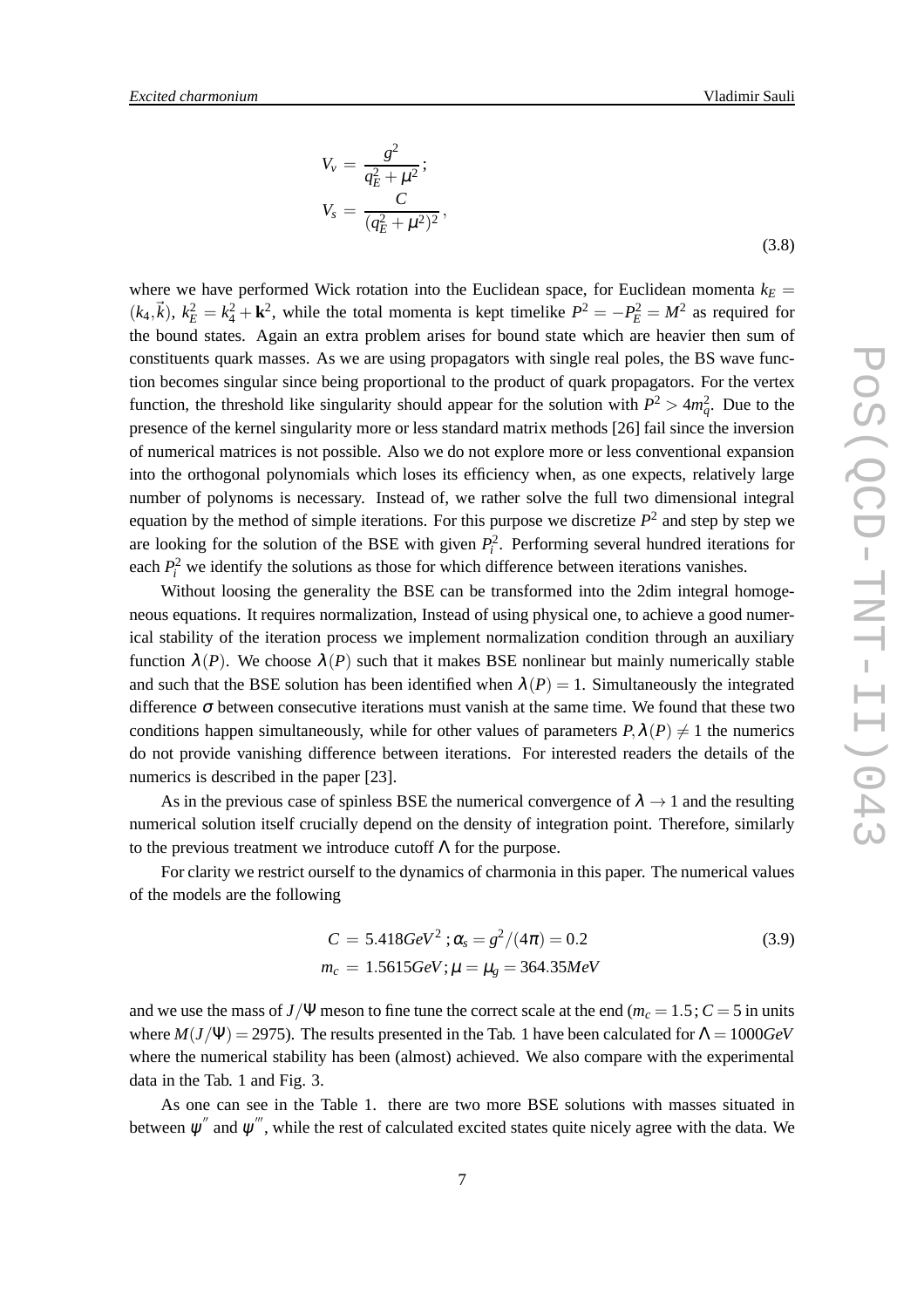

**Figure 3:** Comparison of BSE solution with PDG data for vector charmonium.

have not found possible way (by varying parameters  $C, \alpha, mu, m_c$ ) to exclude these two additional states from the solutions.

## **4. Discussion of the results**

We have formulated two BSEs models for vector quarkonia. Ignoring the spin degrees of freedom and treating quarks as spinless particles is not justified approximation when using BSE. While the presented numerical results do not represent ultimate numerical search we argue here that the retardation effects can be largely different in spinless and spin-incorporated BSE. In the

| $M_{64}$ | $M_{\mathcal{E},96}$ | <b>PDG</b> | n, l |
|----------|----------------------|------------|------|
| 3097     | 3097                 | 3097       | 1s   |
|          | 3639                 | 3686       | 2s   |
| 3724     | 3733                 | 3772       | 1d   |
| 3866     | 3855                 |            |      |
| 3998     | 3980                 |            |      |
| 4053     | 4033                 | 4039       | 3s   |
| 4160     | 4149                 | 4153       | 2d   |
|          | 4243                 | 4263       | 4s   |
|          | 4365                 | 4361       | 3d   |
|          | 4503                 | 4421       | 5s   |

**Table 1:** Comparison of calculated BSE spectrum with PDG data (third column). The first column represents preliminary results presented at the talk at QCD-TNT2011. They have been calculated on the grid with  $\Lambda = 1000 \text{GeV}$  and 64\*128 number of points. The second column represents the new results published in [23] which has been obtained with 96\*192 points. Quantum numbers correspond with assumed quantum mechanical assignment [13].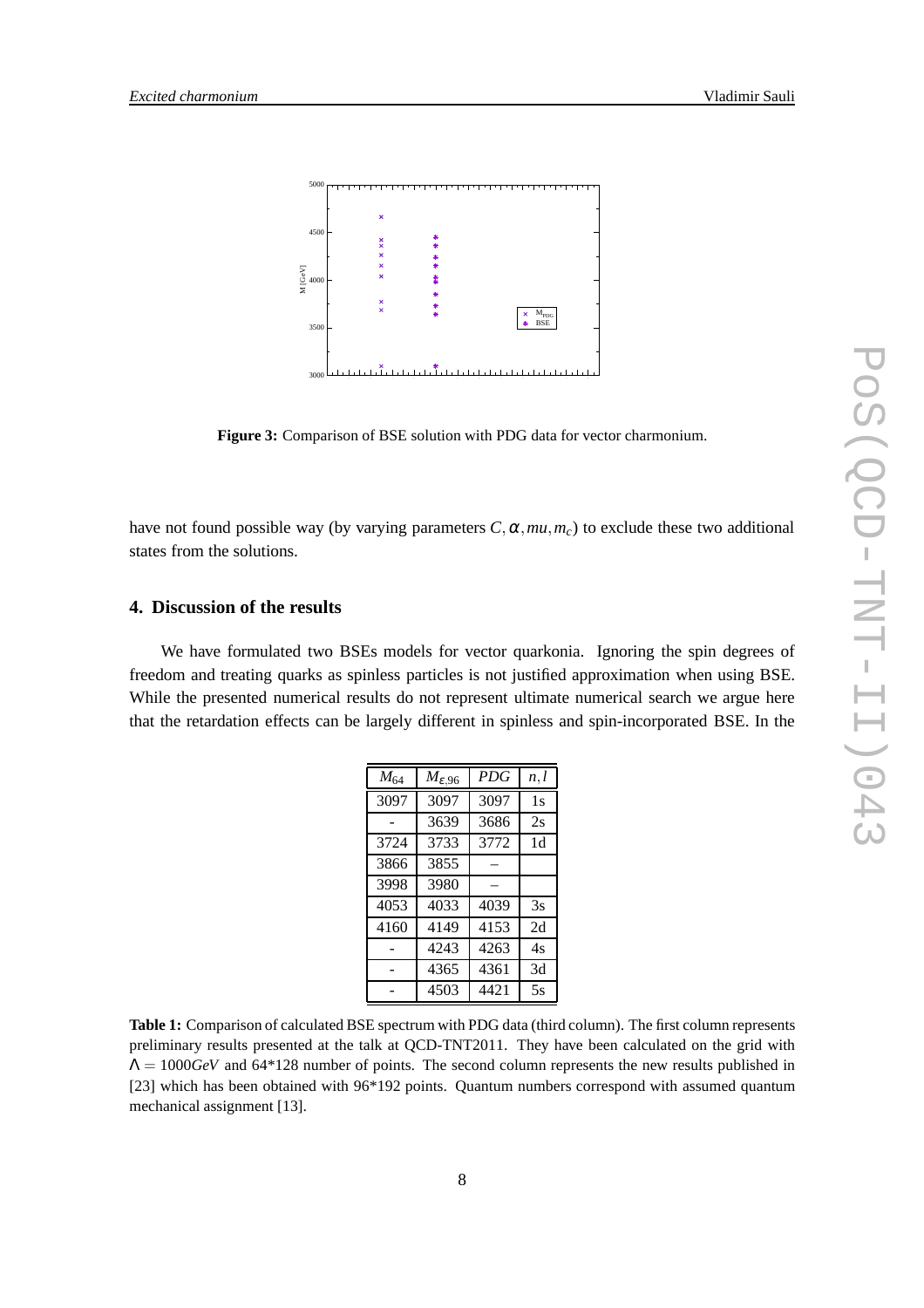second model -with two aforementioned exceptions of two additional states- the resulting spectrum is comparable with the experiments whenever the experimental data are available. The agreement between our results for higher states and the one measured in the experiments is impressive, remaining difference between theory and experiments is due to the approximations, e.g. due to the interplay of quark and (*D*,*D*∗) mesonic degrees of freedom, such couple channel effects are difficult to incorporate into the Bethe-Salpeter analysis presented here.

At given stage the question of confinement is beyond scope of the presented work, however we expect some changes when confinement is correctly incorporated. First of all, we expect the quark propagators should not have a free particle pole and therefore the BSE could not posses ordinary threshold singularity in this case. In the paper we are dealing with BSE where the propagators describe free -instead of confined- quarks. Therefore the threshold singularity unavoidably appears as an artefact here. The lowest lying excited charmonia are the one closest to the naive quark-antiquark threshold and we naturally must expect some defects in the calculated spectrum. We argue two more states which appear are the artefact of inappropriate usage of the free quark propagators. Numerical solution and an implementation of the confinement at this level remains for future study.

Furthermore, we expect that the knowledge of off-shell behavior  $(q_4)$  dependence) of the BSE amplitudes can be important in various hadronic processes. Due to this it is worthwhile to study not only the static property like the spectrum here, but the cross sections of a processes including studied mesons.

### **References**

- [1] D. V. Bugg, Phys. Rept. **397**, 257 (2004) [arXiv:hep-ex/0412045].
- [2] S. S. Afonin, Phys. Lett. B **639**, 258 (2006) [arXiv:hep-ph/0603166]; S. S. Afonin, Eur. Phys. J. A **29**, 327 (2006) [arXiv:hep-ph/0606310]; S. S. Afonin, arXiv:hep-ph/0701089.
- [3] L. Y. Glozman, arXiv:hep-ph/0701081.
- [4] The large degeneracy is clear in Fig.1 of Ref [2]*b* and in Fig. 2 of Ref [3].
- [5] E. Aker *et al.* [Crystal Barrel Collaboration], Nucl. Instrum. Meth. A **321** (1992) 69.
- [6] N. Brambila *et al.*, Eur.Phys.J. C**71**, 1534 (2011), arXiv:hep-ph/1010.5827
- [7] K.G.Wilson, phys.Rev. D **10**, 2445 (1974).
- [8] E.Eichten, K.Gottfried, T.Kinoshite,K.D. lane and T.M. Yan, Phys. rev. D **17**, 3090 (1978) [Erratum-ibid. D**21**,313 (1980)].
- [9] G.S.Bali, Phys. Rept. **343** (2001).
- [10] J. Greensite, S. Olejnik, Phys. Rev. D **67**
- [11] Bai-Quing Linad Kuang-Ta Chao, arXiv:0903.5506v2.
- [12] K.T.Chao and J.H. Liu, in Proceedings of the Workshop on Weak Interactions and CP violations, Beijing, August22-26,1989 World Scientific, Singapore (1990)
- [13] P.Gonzales, V. Mathieu, V.Vento arXiv:1108.2347.